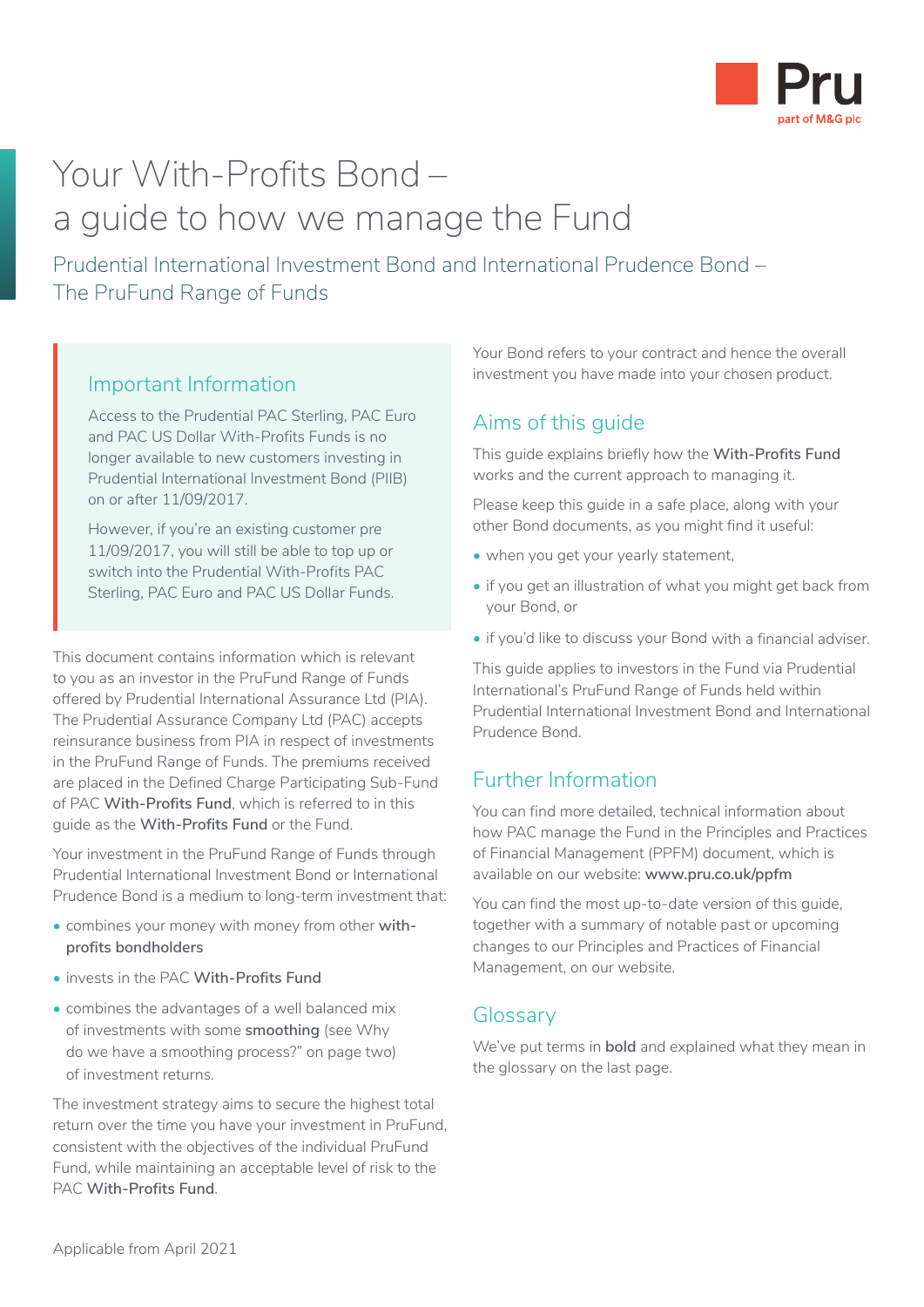# What's a with-profits investment?

It's an investment that shares in the profits of a with-profits fund.

When you take money from your investment in the **With-Profits Fund**, the difference between the value of the units withdrawn and the investment you made to buy them (less charges) represents your share of the profits of the Fund.

We aim to grow your money invested in the **With-Profits Fund** over the medium to long term (5 to 10 years).

The likelihood of receiving returns line with the Expected Growth Rate will be greater the longer you remain invested.

### How does our With-Profits Fund work?

We combine and invest money from all of our **with-profits bondholders** in the Defined Charge Participating Sub-Fund of the PAC **With-Profits Fund**. The Fund has a wide range of investment types which we generally refer to as assets.

Investment performance, that is, the change in value over time of the assets held by the With-Profits Fund, usually has the biggest effect on the value of your Bond. You can find more detail on the factors that might affect the value of your \*investment in PruFund on page four.

### Why do we have a smoothing process?

Like most stockmarket based investments, the value of the underlying funds change daily, sometimes increasing and sometimes decreasing. We use a smoothing process that aims to reduce the impact of these movements over the short term.

The PruFund Range of Funds has an established smoothing process which uses Expected Growth Rates, and where necessary, Unit Price Adjustments, to deliver smoothed returns, and provide some protection from some of the extreme short term ups and downs of direct stockmarket investment.

# What's the Expected Growth Rate and how do we decide it?

The Expected Growth Rates of the PruFund Range of Funds are the annualised rates which will normally be applied daily to increase the unit price of the Funds. The Directors of PAC set these every three months (quarterly). They'll take into account the investment returns that

they expect the assets of the Funds to earn over the long term (up to 15 years). They are published for each product, every three months (on the quarter dates) on our website: **www.pru.co.uk/egr**

The quarter dates are:

- 25 February
- $\bullet$  25 May
- 25 August
- 25 November

or the next working day if the quarter date is a weekend or a UK bank holiday.

The value of your investment in PruFund will normally change in line with this growth rate on a daily basis, through the price of the units you hold (known as the unit price).

### What happens when you invest?

Every time you invest in the PruFund Range of Funds, your money will buy units in the corresponding "fixed rate" account(s) before we move it into your chosen fund(s) on the next PruFund Investment Date. Please note that any units bought on a PruFund Investment Date will be switched on that same day.

The PruFund Investment Date will be the 25th of each month or the next working day if the 25th falls on a weekend or a UK bank holiday.

When your money is in the fixed rate account and waiting for us to move it into your chosen fund on the next PruFund quarter date, it'll grow at the Expected Growth Rate that PAC have set for the fund you've chosen. Charges to the bond will apply as normal during this period, but any **smoothing** adjustments, **Unit Price Resets**, or suspension of **smoothing** won't apply.

### What's the PruFund smoothing process?

When we're talking about prices and describing the smoothing process, we use the terms smoothed and unsmoothed:

- The smoothed price which we also call the unit price, increases by the Expected Growth Rate as explained above. We publish this price.
- The unsmoothed price which we work out by dividing the value of the underlying fund by the total number of units. We don't publish this price.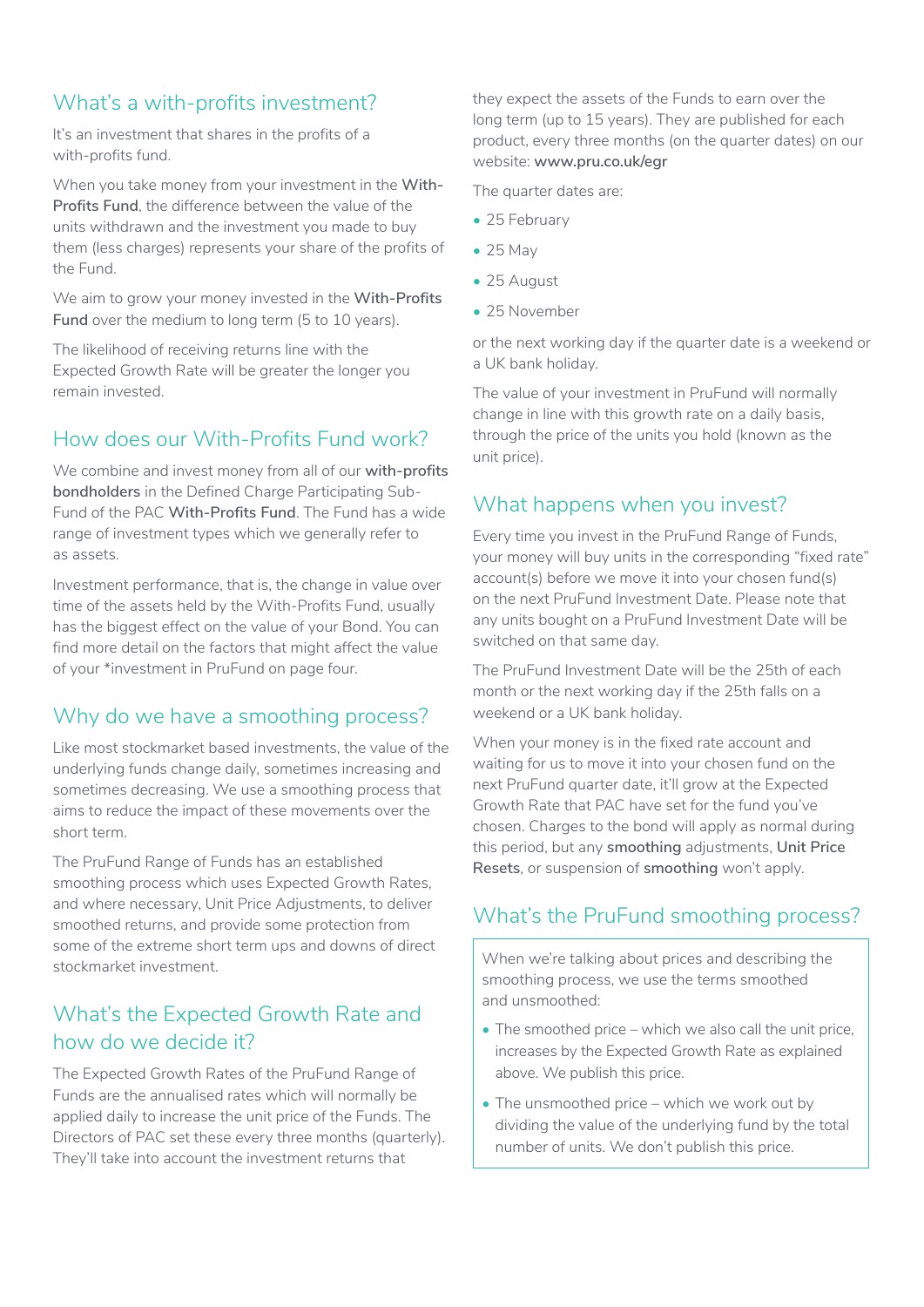#### **How smoothing works for the PruFund Range of Funds**

Every day, the **smoothing** process checks the gap between the smoothed price and unsmoothed price. For this purpose, PAC calculate the gap using both the unsmoothed price and a five working day rolling average of the unsmoothed price.

If the gap is ever equal to or more than the **Daily Smoothing Limit**, PAC will adjust the smoothed price straight away, to reduce the gap to the value of the **Gap After Adjustment** for the relevant fund.

In addition, on each quarter date if there is a gap which is equal to or more than the **Quarterly Smoothing Limit**, when PAC compare the unsmoothed and smoothed prices for that day,

PAC will reduce the gap by half by adjusting the smoothed price. Where necessary, this process will be repeated until the gap is less than the **Quarterly Smoothing Limit**.

Any adjustments made to the smoothed price can be down or up, depending on whether it's above or below the unsmoothed price.

Please note, the **Daily Smoothing Limit**, **Quarterly Smoothing Limit** and the **Gap After Adjustment** will vary by fund. The current values that apply to each fund can be found in the table on the last page.

The smoothed price after any adjustment made will increase at the Expected Growth Rate for the quarter. The unsmoothed price is not published. This protects investors by avoiding speculation over possible smoothed price adjustments.

#### **Can PAC reset the smoothed price?**

PAC may decide to reset the smoothed price of a PruFund fund on a particular day, to protect the **With-Profits Fund**.

If PAC decide to reset, the smoothed price of the affected fund would be adjusted to be the same value as the unsmoothed price on that working day. That adjusted

smoothed price will then continue to grow in line with the Expected Growth Rate from the working day after this reset of the smoothed price.

This is referred to as a **Unit Price Reset** in other literature.

#### **Can smoothing be suspended?**

There may be occasions where PAC have to suspend the **smoothing** process for one or more PruFund funds for a period of consecutive days, to protect the PAC **With-Profits Fund**. When this happens the smoothed price for the affected fund(s) is set to the unsmoothed price for each day until PAC reinstate the **smoothing** process.

**For more information, please refer to your Terms and Conditions.**

### Is the payout guaranteed?

There is no fixed payout amount, as a result of the pricing and **smoothing** mechanisms used for the PruFund Range of Funds (see "What's the smoothing process?" section).

The value of your Bond might fluctuate, and there could be times when you might not get back the full amount of your original investment.

However, where applicable you could have selected certain product options, which do guarantee a minimum amount you'll get back from your investment – please refer to your product literature for details of these.

### What affects the value of your PruFund Investment?

We aim to be fair to all **with-profits bondholders** by balancing the interests of:

- holders of different types of plans
- **with-profits bondholders** starting plans at different times



This is for illustrative purposes only  $-$  it's not representative of any particular time period or investment performance. Its only aim is to explain how smoothing works.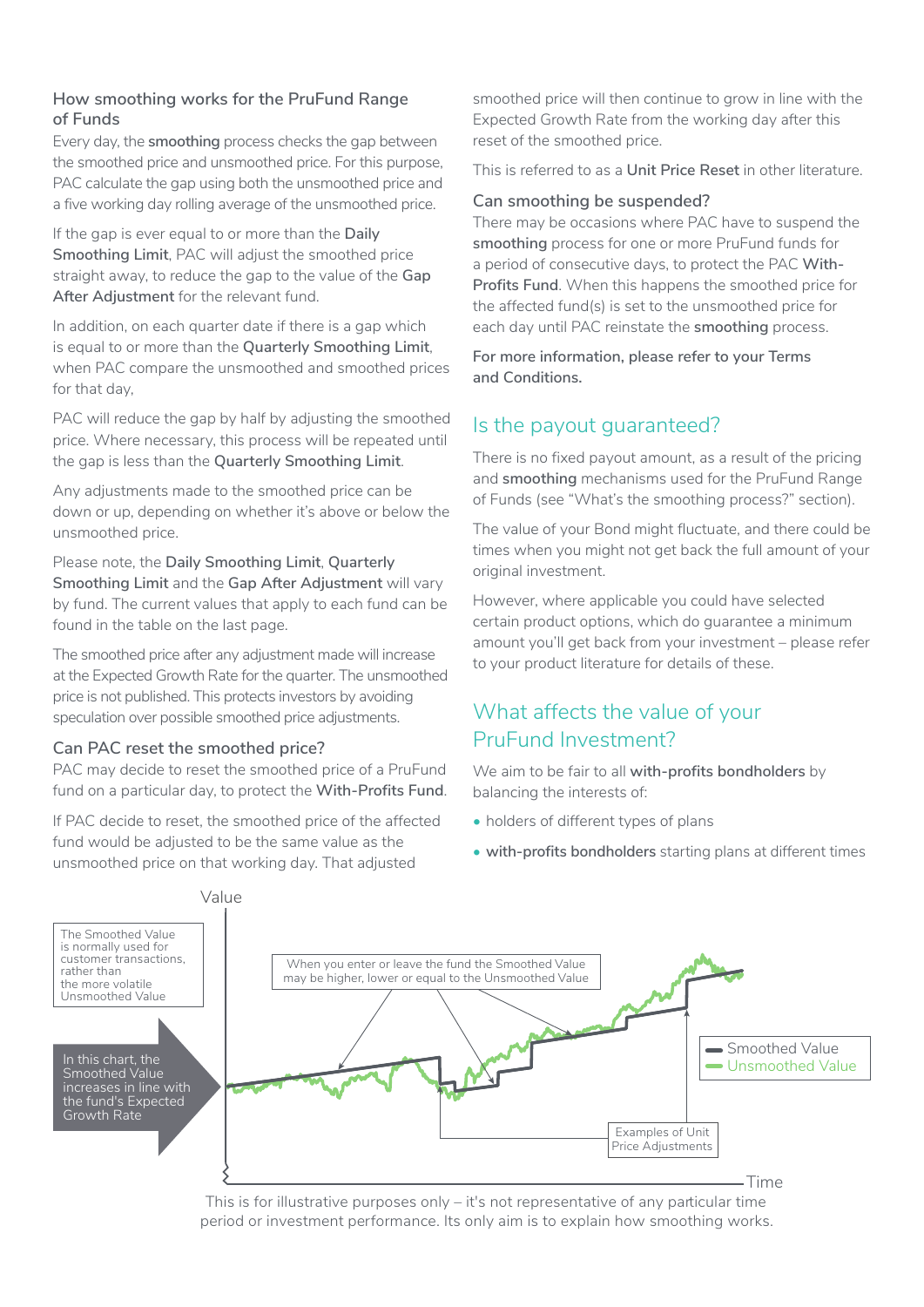- **with-profits bondholders** remaining in the **With-Profits Fund** and those leaving the **With-Profits Fund**
- our **shareholders**.

There are many factors that affect the amount you get back from your PruFund investment. These include:

#### **a) Investment performance**

This usually has the biggest impact on the payout from your PruFund investment.

It depends on several things, including how much of the Fund PAC invest in the different types of asset.

The main asset types are:

- company shares
- property
- fixed interest securities
- deposits

PAC invest in a wide mix of these assets in both the UK and abroad.

Over time, the performance of different types of asset varies a lot. So the Fund's expert fund managers might change the asset mix with the aim of maximising the returns for a given risk profile.

#### **b) Smoothing**

**Smoothing**, which is explained on page three, limits the immediate effect of ups and downs in the performance of the different types of assets that the Fund invests in on what you get back from your PruFund investment.

#### **c) Our charges and costs**

We aim to keep the costs of running the business as low as possible and to allocate the costs fairly across all with-profits bondholders.

**The Key Features Document you got when you started your Bond gives information about the charges applicable to your Bond.**

#### **d) Cost of guarantees and smoothing** Our charges include an amount to pay for the guarantees and **smoothing** you get.

#### **e) Tax**

Currently, there is no tax payable by the Fund on assets backing PIA business other than any **withholding tax**  on some **dividend income**.

#### **f) Other business risks**

Other risks that might affect the value of your bond include:

– operational risks, such as changes in regulatory requirements or taxation

PAC regularly review risk levels to make sure they're acceptable to the With-Profits Fund.

### What if you decide to move out of the PruFund Range of Funds?

You might decide to take money from your Bond for one of the following reasons:

- to switch to another one of our Funds,
- to cash in your Bond,
- one-off withdrawal, or
- regular withdrawals.

In some cases if you move money out of the **PruFund Range of Funds**, a surrender charge might apply. There is no surrender charge for the Prudential International Investment Bond.

Any cancellation of units as a result of switches or withdrawals from the PruFund Range of Funds might be subject to a delay of up to 28 days from the date of receipt of a request to cancel units. The unit price on the final day of this 28 day period will be used as the price of the units for these purposes.

#### **Surrender charge**

If you take money from your International Prudence Bond in the first few years, a surrender charge will apply. If a surrender charge could apply to your bond, details are given in the Key Features Document you got when you started your bond.

If you're considering moving out of the **PruFund Range of Funds** you might want to speak to a financial adviser.

### What's an inherited estate?

As a long established life assurance company, PAC's **With-Profits Fund** contains an amount of money in excess of the amount we expect to pay out to existing With-Profits Bondholders. This is known as the **inherited estate**. It has built up over many years from a number of sources and it provides working capital, to support current and future business, including business written in the Defined Charge Participating Sub-Fund.

#### How we use the inherited estate

This capital lets you benefit from **smoothing** and guarantees and allows PAC greater flexibility to invest in a wide range of assets.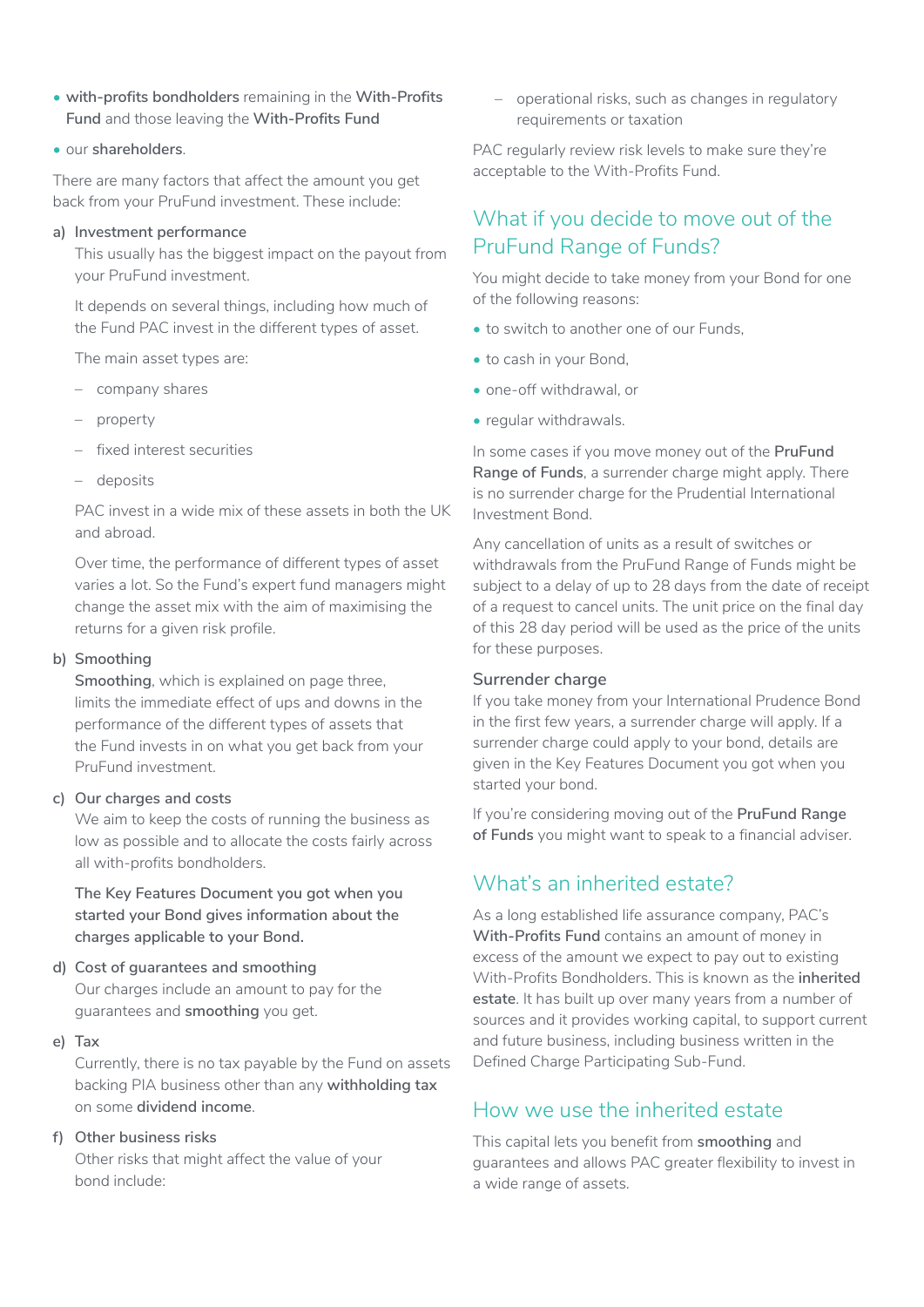PAC are also required by regulation to hold a substantial amount of capital in the **With-Profits Fund**. This allows PAC to demonstrate, at all times, that the Fund is solvent and able to meet its obligations to all With-Profits Bondholders. The inherited estate provides most of this **solvency capital**.

As With-Profits Bondholders are invested in the Defined Charge Participating Sub Fund they are not entitled to any distribution of the **With-Profits Fund's inherited estate**.

### Where can you find out more?

If you'd like more information about your investment in Prudential International's PruFund Range of Funds please see "Your guide to investing in the PruFund Range of Funds".

We put this guide together as a summary of how the Fund works. However, because we've kept it as short as possible, we've only given you the most important information.

We need to let you know that without all details you'll not have a complete picture.

If you do need a detailed technical guide to how PAC manage the With-Profits business, please refer to the Principles and Practices of Financial Management (PPFM). You can find this on our website. If you'd prefer a printed version, please let us know.

In the event of any conflict between this guide and the PPFM, the PPFM will take precedence.

#### **Glossary**

This is a glossary to help you with the terms specifically in this guide.

- **company shares:** an investment that represents part ownership of a company. Shares are also known as equities.
- **Daily Smoothing Limit:** a specified limit (shown as a percentage of the smoothed price), which PAC may choose to vary from time to time and that may differ across the range of PruFund funds. Please see the table below for the current values.
- **deposits:** cash and other short-term investments that typically earn interest.
- **dividend income:** payments made by a corporation to its shareholder members.
- **fixed interest securities:** loans to governments and companies that pay a predetermined rate of interest.
- **Gap After Adjustment:** the specified gap (shown as a percentage of the unsmoothed price), between the smoothed price and the unsmoothed price immediately after the smoothed price has been adjusted as a result of the Daily Smoothing Limit being met or exceeded. PAC may choose to vary this percentage from time to time and it may differ across the range of PruFund funds. Please see the table below for the current values.
- **inherited estate:** an investment in commercial property such as offices, shops, and industrial premises.
- **property:** amount of money built up over time in a with-profits fund, which is in excess of the amount needed to meet expected commitments to current policyholder/bondholder.
- **Quarterly Smoothing Limit:** a specified limit (shown as a percentage of the smoothed price), which PAC may choose to vary from time to time and that may differ across the range of PruFund funds. Please see the table below for the current values.
- **shareholder:** a person or group that owns one or more shares in Prudential companies. The owner of a share owns a small part of Prudential.
- **smoothing:** adjusting returns for some of the extreme ups and downs of short-term investment performance to provide a more stable return.
- **solvency capital:** funds that allow Prudential to demonstrate that the PAC With-Profits Fund is solvent and able to meet its obligations to with-profits bondholders and other investors in the fund even if it were to suffer significant losses.
- **Unit Price Reset:** means that the unit price (also called the smoothed price) of the affected PruFund would be adjusted to be the same value as the relevant unsmoothed price on that working day. That adjusted unit price would then continue to grow in line with the relevant Expected Growth Rate from the next working day.
- **withholding tax:** this is a government requirement for the payer of an item of income to deduct tax from the payment and pay that tax to the government.
- **with-profits bondholder:** a person that holds an investment in the With-Profits Fund.
- **With-Profits Fund:** the With-Profits Fund is the fund where Prudential's with-profits business is written. With-Profits bondholders can share in the profits of the With-Profits Fund through discretionary distributions.